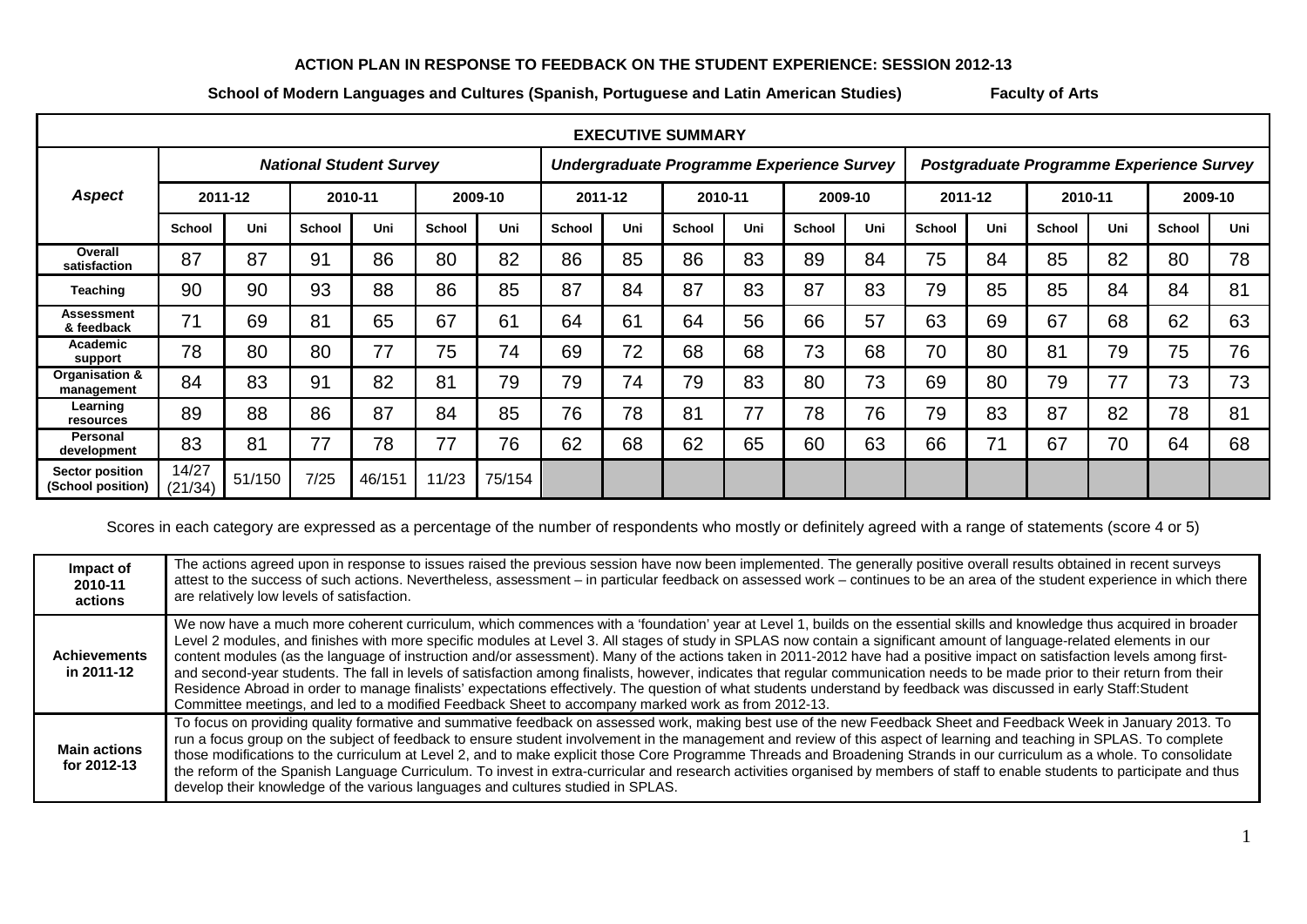## **ACTION PLAN IN RESPONSE TO FEEDBACK ON THE STUDENT EXPERIENCE: SESSION 2012-13**

## **School of Modern Languages and Cultures (Spanish, Portuguese and Latin American Studies) Faculty of Arts**

| <b>Aspect</b>                     | Progress with actions in response to<br>2010-11 feedback and indication of<br>impact                                                                   | Issues raised in 2011-12 feedback                                                                                                                                                                                                                                                                                                                                                                                                                                                                                                                                           | Planned response in 2012-13                                                                                                                                                                                                                                                                                                                                                                                                                                                                                                                                                                                                                                                                                                                                                                 |
|-----------------------------------|--------------------------------------------------------------------------------------------------------------------------------------------------------|-----------------------------------------------------------------------------------------------------------------------------------------------------------------------------------------------------------------------------------------------------------------------------------------------------------------------------------------------------------------------------------------------------------------------------------------------------------------------------------------------------------------------------------------------------------------------------|---------------------------------------------------------------------------------------------------------------------------------------------------------------------------------------------------------------------------------------------------------------------------------------------------------------------------------------------------------------------------------------------------------------------------------------------------------------------------------------------------------------------------------------------------------------------------------------------------------------------------------------------------------------------------------------------------------------------------------------------------------------------------------------------|
| Overall<br>satisfaction           | Staff and students discussed matters<br>evaluated by means of the NSS and PS,<br>and the SPLAS Action Plan, in October<br>2010                         | The NSS survey 2012 reported 82% overall satisfaction<br>as compared to 89% in 2011; this result was,<br>nevertheless, an improvement on 2010, which recorded<br>74%.<br>Principal issues raised in feedback concern language<br>$\bullet$<br>teaching, assessment and feedback, and course<br>management. Many of these issues were dealt with<br>immediately. In other cases, action was taken for 2012-<br>2013, such as the lowering of class size in Spanish<br>grammar lectures.                                                                                      | To make greater use of VLE and email announcements to<br>ensure regular provision of essential course information.<br>To undertake an extensive Curriculum Review last<br>academic year.<br>Feedback and quality assurance processes given<br>particular attention.<br>Special attention paid to the transition from Level 1<br>$\bullet$<br>through to 3 and the language-learning experience across<br>the curriculum.<br>Recent SPLAS meetings have focused on sharing good<br>$\bullet$<br>practice on assessment and in ensuring appropriate<br>monitoring of student development by means of the<br>Personal Tutee system.<br>Continued attention being paid to feedback being prompt<br>through the Staff: Student committee and Feedback Week<br>planned between Semesters 1 and 2. |
| <b>Teaching</b>                   | The results obtained in the area of<br>$\bullet$<br>teaching continue to be encouragingly high<br>and this is clearly one of SPLAS' many<br>strengths. | The Level 1 Spanish core module underwent<br>$\bullet$<br>comprehensive revision in light of student feedback, and<br>was renamed SPPO1180. This module now ensures<br>students progress from Level 1 with the basic skills<br>necessary for the study of history, politics and cultural<br>production at Level 2.<br>• On account of student demand, the cap on our Level 2<br>and 3 translation modules was raised.<br>One member of staff appointed to a FT Teaching<br>Fellowship, and smaller class sizes have been introduced<br>in accordance with student feedback. | New modules have been designed, based on current<br>research of members of staff, including Modern Spain,<br>1868-1975.<br>Increased amount of target language is now used in class<br>$\bullet$<br>and assessment.<br>Consistently high scores recorded in the Programme<br>$\bullet$<br>Surveys.                                                                                                                                                                                                                                                                                                                                                                                                                                                                                          |
| <b>Assessment</b><br>and feedback | • A gradual upward trend in satisfaction<br>levels bodes well for the future.                                                                          | Significant increase in satisfaction as regards<br>$\bullet$<br>Assessment Arrangements and Fairness of Marking.<br>Satisfaction in other areas remains the same at Level 3<br>$\bullet$<br>(NSS), although it has dropped at Level 1 (PS).<br>Concern was expressed at Feedback Week at the end of<br>$\bullet$<br>Semester 1.<br>Some remarked that assessment was not always equal<br>across both semesters.                                                                                                                                                             | To set up a SPLAS focus group to analyse in detail<br>student expectations as regards Assessment and<br>Feedback.<br>To inform students regularly about assessment and<br>$\bullet$<br>feedback arrangements.<br>To make full use of Grademark and the margins of hard<br>copies to flag strong and weak points of assessed work.<br>To produce and share marking criteria sheets specific to<br>our modules.                                                                                                                                                                                                                                                                                                                                                                               |